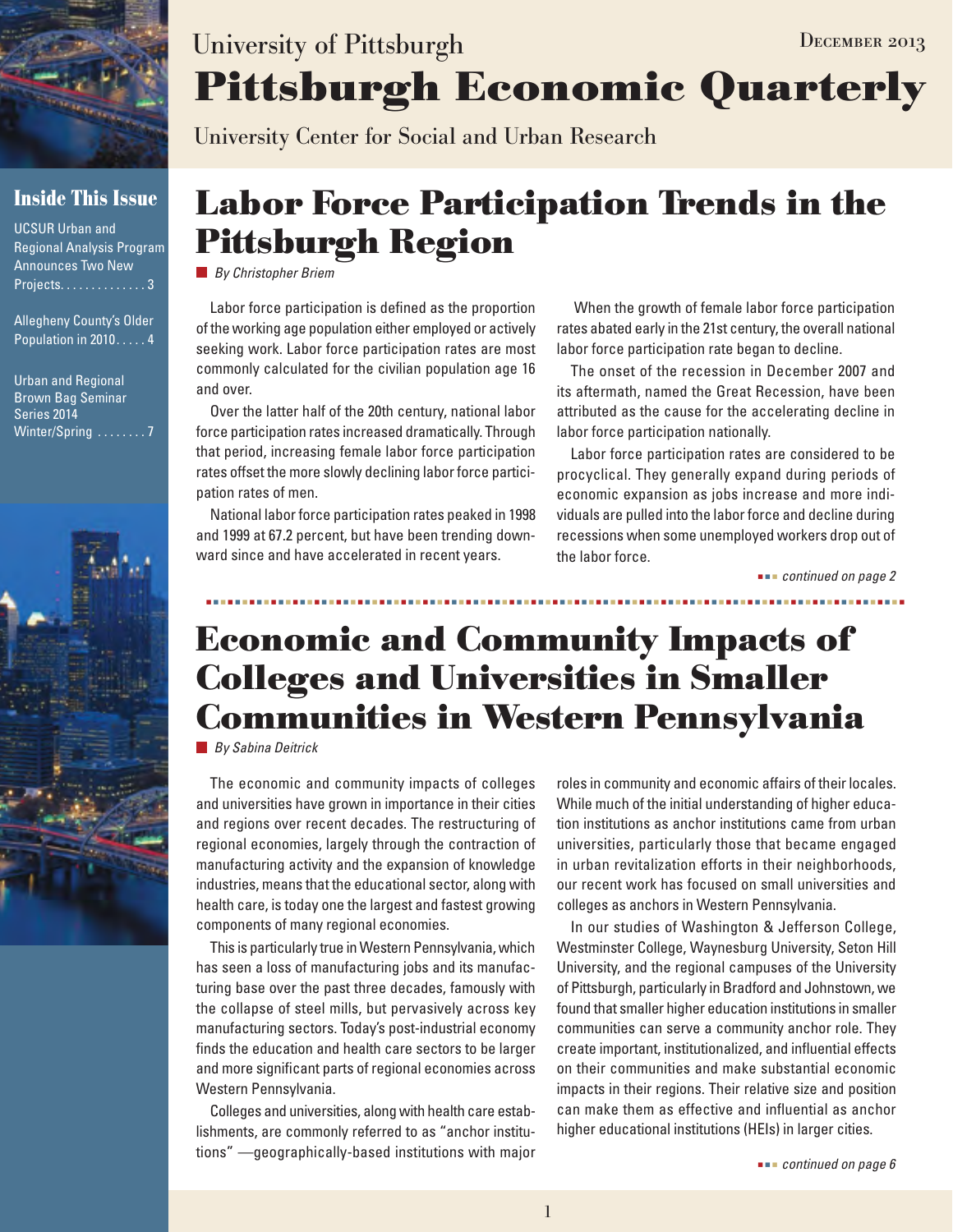#### **Labor Force Participation Trends in the Pittsburgh Region**

 *continued from page 1*

Demographic changes within the labor force also affect overall participation rates. Since the propensity to work differs significantly by age and gender, aging in the labor force, particularly the retirement of the baby boom generation, is a growing factor impacting changes in labor force participation rates. The continuing exit of such a large age cohort from the prime-aged workforce will depress the nation's overall labor force participation rate over time.

While national labor force participation rates are routinely reported by the U.S. Bureau of Labor Statistics (BLS), comparable rates for metropolitan regions are not available from the BLS. In order to calculate labor force participation rates at the regional level, data from the Current Population Survey (CPS) can be used.

The CPS is a national monthly survey of households conducted by the U.S. Census Bureau and used by the BLS to estimate a wide range of labor force statistics, including national labor force participation rates.

Regional labor force participation rates are calculated here for the seven-county Pittsburgh Metropolitan Statistical Area (MSA) made up of Allegheny, Armstrong, Beaver, Butler, Fayette, Washington, and Westmoreland counties in Pennsylvania.

When we compare labor force participation rates for the Pittsburgh MSA to Pennsylvania and the United States, we find that Pittsburgh has not mirrored national trends in labor force participation, especially since the onset of the Great Recession.

65.0 63.3 65.1 65.8 66.0 66.2 66.0 66.0 62.5 64.2 66.1 66.4 68.1 65.4 64.7 64.1 63.7  $53.3$ 60 65 70 2005 2006 2007 2008 2009 2010 2011 2012 2013\*\* **Percent Pittsburgh MSA** United States



*\* The Pittsburgh MSA includes Allegheny, Armstrong, Beaver, Butler, Fayette, Washington, and Westmoreland counties.*

*\*\* 2013 data is average of January through October.*

The most recent data show that the Pittsburgh region's labor force participation rate was calculated to be 68.1 percent, averaged over the first ten months of 2013. This is significantly higher than the comparable labor force participation figures for Pennsylvania (63.6 percent) and the nation as a whole at 63.3 percent. Since 2011, labor force participation rates for the Pittsburgh region have been above comparable national rates (see Figure 1).

Labor force participation rates, both regionally and nationally, vary significantly based on race, age, educational attainment and other characteristics (see Table 1). By educational attainment, labor force participation in Pittsburgh is highest for those who have obtained a bachelor's degree or higher, 81.0 percent compared to 60.2 percent for those with only a high school degree or equivalent.

Regional labor force participation is highest for those age 35-44 (86.0 percent) compared to all other ages. Locally and nationally, labor force participation rates for the older population has been increasing. Labor force participation for those age 65 and over in Pittsburgh is estimated to be 20.5 percent.

While the labor force participation for men in Pittsburgh (75.9 percent) exceeds that of women (61.2 percent), the difference is comparable to gender differences nationally. Significantly, the labor force for women in the Pittsburgh MSA is estimated to be 61.2 percent, higher than 58.6 percent for the nation.

The overall rate of labor force participation in the Pittsburgh region has historically fallen below comparable national rates. For Pittsburgh to have registered higher labor force participation rates than the nation as a whole over three successive years indicates a significant break with the past.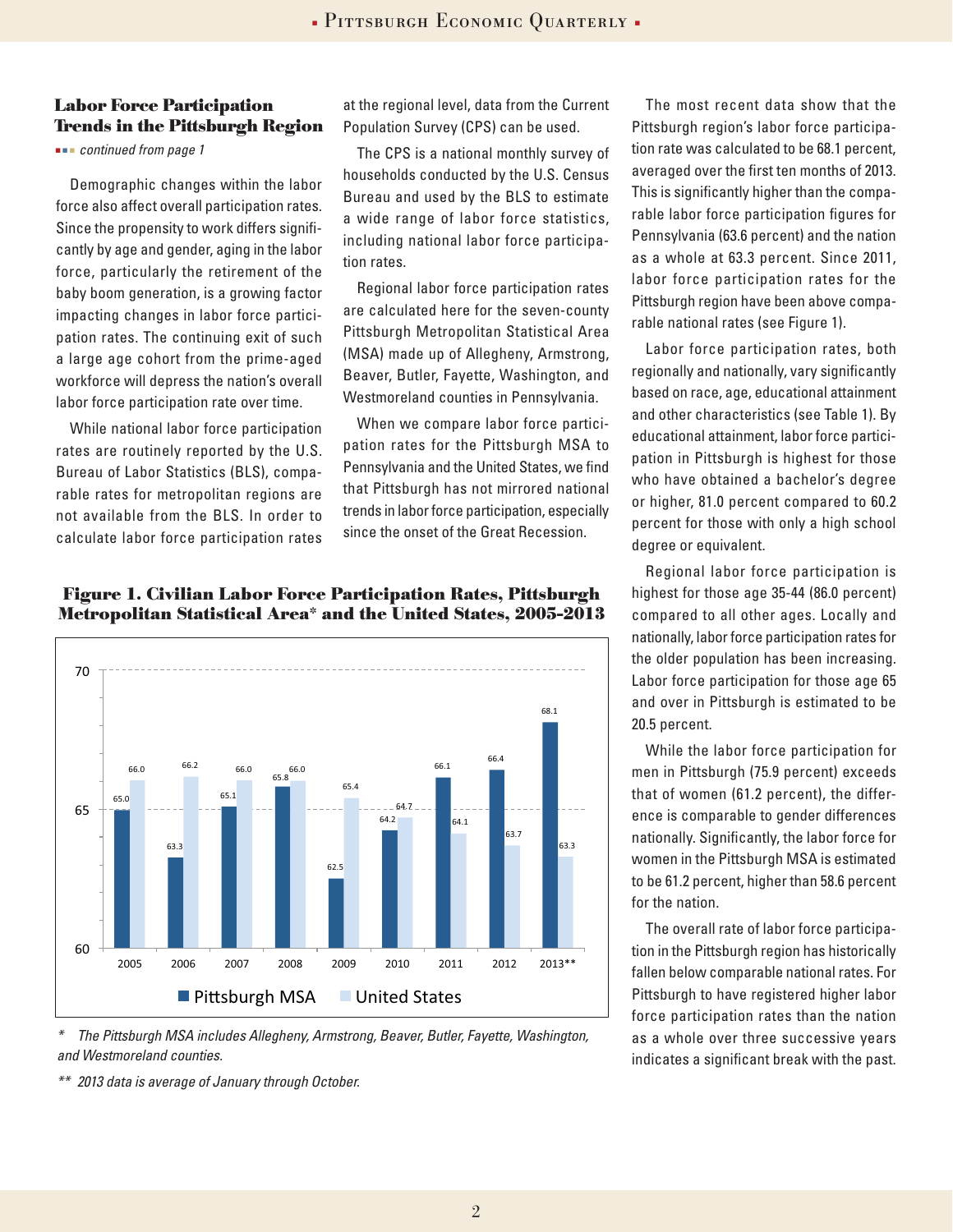There are several reasons why labor force participation in the Pittsburgh region typically fell below national averages, but the biggest reason was that labor force participation rates among women in the Pittsburgh region were significantly lower than comparable rates for women, on average, in the nation.

The low rate of female labor force participation compared to national averages had been a characteristic of Pittsburgh's labor force extending back to the beginning of the 20th century, if not earlier.

With regional female labor force participation rates now comparable to national patterns, Pittsburgh has likely moved past one of the longest lasting legacies of its industrial past.

#### **Table 1. Civilian Labor Force Participation Rates by Worker Characteristics, 2010 vs. 2013 Pittsburgh Metropolitan Statistical Area\* and the United States**

|                                                                                                                             | 2013*                                                                         |                                                                               | 2010                                                                          |                                                                      |
|-----------------------------------------------------------------------------------------------------------------------------|-------------------------------------------------------------------------------|-------------------------------------------------------------------------------|-------------------------------------------------------------------------------|----------------------------------------------------------------------|
|                                                                                                                             | Pittsburgh<br><b>MSA</b>                                                      | <b>United</b><br><b>States</b>                                                | Pittsburgh<br><b>MSA</b>                                                      | <b>United</b><br><b>States</b>                                       |
| Population Age 16<br>and over                                                                                               | 68.1%                                                                         | 63.3%                                                                         | 64.2%                                                                         | 64.7%                                                                |
| Gender                                                                                                                      |                                                                               |                                                                               |                                                                               |                                                                      |
| Male<br>Female                                                                                                              | 75.9%<br>61.2%                                                                | 69.9%<br>57.3%                                                                | 72.1%<br>57.1%                                                                | 71.2%<br>58.6%                                                       |
| Age                                                                                                                         |                                                                               |                                                                               |                                                                               |                                                                      |
| under 25<br>25-34<br>$35 - 44$<br>45-54<br>55-64<br>65 and over<br>Race<br>White only<br><b>Black only</b>                  | 68.2%<br>85.4%<br>86.0%<br>82.9%<br>72.0%<br>20.5%<br>68.9%<br>61.6%<br>64.5% | 55.4%<br>81.2%<br>82.2%<br>79.8%<br>64.5%<br>18.7%<br>63.6%<br>61.4%<br>64.6% | 61.0%<br>88.9%<br>80.0%<br>81.1%<br>67.6%<br>17.7%<br>64.9%<br>54.8%<br>64.7% | 55.2%<br>82.2%<br>83.2%<br>81.2%<br>64.9%<br>17.4%<br>65.1%<br>62.2% |
| Asian/Pacific Islander only                                                                                                 |                                                                               |                                                                               |                                                                               |                                                                      |
| <b>Educational Attainment</b><br>Less than high school<br>High school degree<br>Some college<br>Bachelor's degree or higher | 35.8%<br>60.2%<br>71.7%<br>81.0%                                              | $***$<br>$***$<br>$***$<br>$***$                                              | 34.1%<br>56.3%<br>68.5%<br>80.5%                                              | 46.3%<br>61.6%<br>70.5%<br>76.7%                                     |

*\* The Pittsburgh MSA includes Allegheny, Armstrong, Beaver, Butler, Fayette, Washington, and Westmoreland counties.* 

## **UCSUR Urban and Regional Analysis Program Announces Two New Projects**

#### **The Urban and Regional Analysis Program at UCSUR has recently begun two new projects:**

- 1. *Advancing Entrepreneurship in the Mon Valley Region*. Funded by: Economic Development Administration, U.S. Department of Commerce, 2013–2015. UCSUR and the University of Pittsburgh Institute for Entrepreneurial Excellence will provide consulting, education, connections and research to existing small business owners and emerging entrepreneurs in the Mon Valley Region.
- 2. *Connecting People and Place: Improving Communities Through Integrated Data Systems.* Funded by: Annie E. Casey Foundation in conjunction with the National Neighborhood Partnership Center at the Urban Institute, 2014. UCSUR will collaborate with the Allegheny County Department of Human Services and their integrated data system, the DHS Data Warehouse, to focus on school absenteeism in three area school districts.

For more information about these projects, please contact Principal Investigator Sabina Deitrick at sabinad@pitt.edu.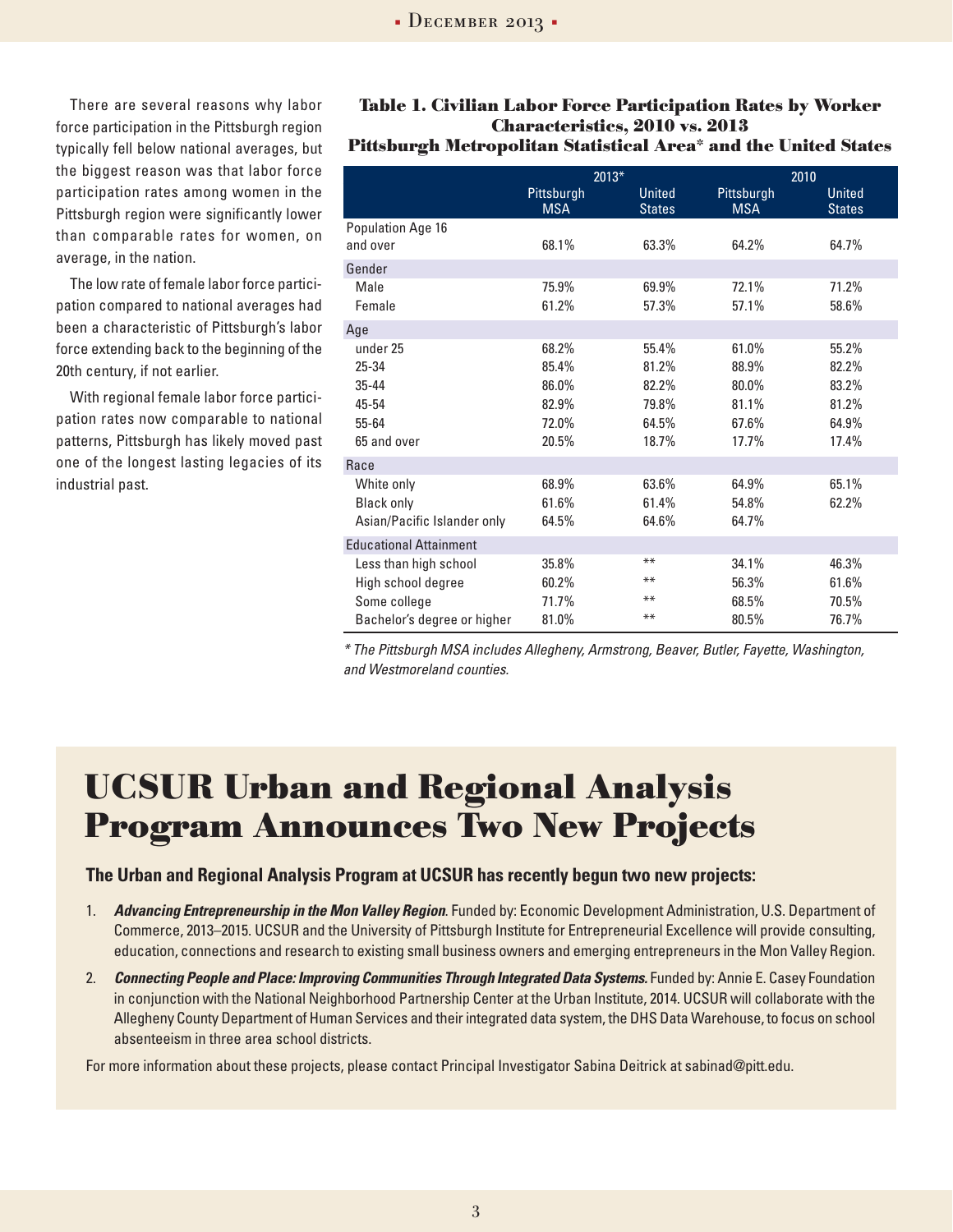# **Allegheny County's Older Population in 2010**

*By Christopher Briem*

In 2014, UCSUR will release an omnibus report on the state of aging in Allegheny County. The report will detail sociodemographic trends in the county's current resident older population, age 65 and over. This report updates previous work.

Demographic trends and characteristics of the older population continue to define Allegheny County, which remains older than the nation with 16.8 percent of its population age 65 and over in 2010, compared to 13.0 percent for the United States and 15.4 percent in Pennsylvania. Demographic patterns are not uniform across the county, especially trends in the size of the older population. In 2010, 33 of the 130 municipalities in Allegheny County had a concentration of older residents age 65 and over of 20 percent or greater.

The size of the older population has not been static. Between 2000 and 2010, the population age 65 and over in Allegheny County decreased by 10 percent, declining from 228,416 in 2000 to 205,059 in 2010. This decline in the county's older population is projected to have abated by 2011. From 2012 forward, Allegheny County's population age 65 and over is expected to increase continuously into the foreseeable future.

Demographic shifts were not even across the county and disparate changes occurred across municipalities. Between 2000 and 2010, the population age 65 and older increased by 25 percent or more in 17 municipalities, while that population decreased by 25 percent or more in 21 municipalities.

The city of Pittsburgh, in particular, is experiencing a dramatic shift in the demographic composition of its population. For over two decades, the proportion of the city's population age 65 and over has been declining. Between 2000 and 2010 the city of Pittsburgh's population age 65 and over decreased by over 23 percent, from 55,034 in 2000 to 42,151



**Figure 1. Older Population in 2010, United States, Pennsylvania, Allegheny County, 2010**

in 2010. This demographic shift over the decade has been acute in certain areas within the city, with 29 neighborhoods experiencing a decline of 30 percent or greater in the total population age 65 and over.

While the city was still marginally older than the nation as of 2010, 13.8 percent to 13.0 percent, respectively, in the subsequent years, the city has become younger than the nation by estimates available from the American Community Survey (see September 2013 *PEQ*).

The 2012 American Community Survey estimated that 13.2 percent of the city's population was age 65 and over, lower than 13.7 percent of the total U.S. population. This marked the first time in over 70 years that the city's concentration of population age 65 and over was less than the nation's. The reason for this reversal in this long standing trend has mostly likely been the

result of natural demographic changes and trends, including the recent decline in the resident population age 65 and over.

To be released with the report will be results from a comprehensive survey of the county's population age 55 and over focusing on the region's quality of life, health and service needs, and retirement planning. The September 2013 *PEQ* introduced early results from the study from a pilot survey conducted in the summer of 2013. The 2014 report will update results from UCSUR's 2003 report, *The State of Aging and Health in Allegheny County*. More on the current state a the older population in Allegheny County, including detailed projections of the population over the next quarter century, will be included in the full report.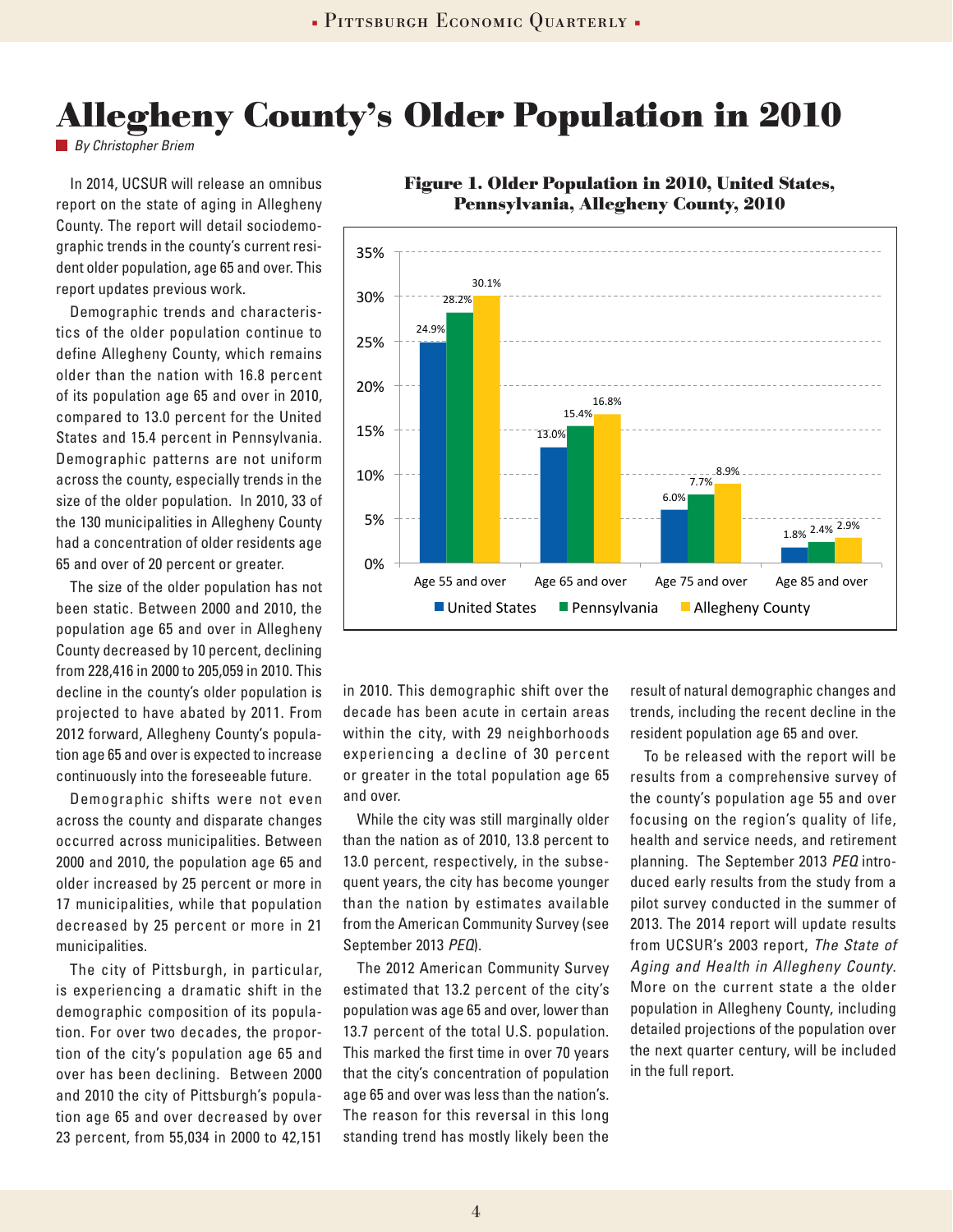#### **Table 1. Concentration of Older Age Cohorts in Allegheny County Municipalities, 2010**

| Percentage age 65 and over<br>Percentage age 85 and over |       |                       |         |  |
|----------------------------------------------------------|-------|-----------------------|---------|--|
| <b>Highest Concentrations</b>                            |       |                       |         |  |
| Aleppo                                                   | 54.9% | Aleppo                | 23.6%   |  |
| Harmar                                                   | 32.4% | Harmar                | 7.1%    |  |
| Churchill                                                | 25.7% | Whitehall             | 5.4%    |  |
| Cheswick                                                 | 25.6% | <b>East Deer</b>      | 5.3%    |  |
| <b>Braddock Hills</b>                                    | 24.6% | Avalon                | 5.1%    |  |
| Haysville                                                | 24.3% | Scott                 | 4.8%    |  |
| Versailles                                               | 24.2% | <b>Bridgeville</b>    | 4.7%    |  |
| <b>West Homestead</b>                                    | 24.1% | <b>Turtle Creek</b>   | 4.6%    |  |
| <b>White Oak</b>                                         | 23.8% | <b>Pleasant Hills</b> | 4.6%    |  |
| Whitehall                                                | 23.8% | <b>Oakmont</b>        | 4.6%    |  |
| <b>County Average</b>                                    | 16.8% |                       | 2.9%    |  |
| <b>Lowest Concentrations</b>                             |       |                       |         |  |
| Etna                                                     | 12.9% | Kilbuck               | 1.4%    |  |
| Moon                                                     | 12.9% | Fawn                  | 1.4%    |  |
| Findlay                                                  | 12.8% | Oakdale               | 1.4%    |  |
| Edgewood                                                 | 12.5% | Whitaker              | 1.3%    |  |
| Ben Avon                                                 | 12.3% | <b>Mount Oliver</b>   | 1.1%    |  |
| Dormont                                                  | 11.7% | <b>Bradford Woods</b> | 1.0%    |  |
| Pennsbury Village                                        | 11.6% | <b>Franklin Park</b>  | 1.0%    |  |
| <b>Bellevue</b>                                          | 11.6% | Marshall              | $0.9\%$ |  |
| Rankin                                                   | 11.5% | <b>North Fayette</b>  | 0.9%    |  |
| <b>Mount Oliver</b>                                      | 10.9% | <b>Ohio</b>           | $0.9\%$ |  |

*Source: Decennial Census 2010, SF1* 

#### **Table 2. Population Age 65 and Over Allegheny County Municipalities, 2000-2010**

| Ranked by Largest Percentage Increase |         |         |          |  |
|---------------------------------------|---------|---------|----------|--|
|                                       | 2000    | 2010    | Change   |  |
| Aleppo                                | 215     | 1.051   | 388.8%   |  |
| Sewickley Hills                       | 58      | 104     | 79.3%    |  |
| Trafford                              | 6       | 10      | 66.7%    |  |
| Pennsbury Village                     | 47      | 77      | 63.8%    |  |
| Oakdale                               | 188     | 276     | 46.8%    |  |
| Marshall                              | 463     | 657     | 41.9%    |  |
| 0hio                                  | 302     | 426     | 41.1%    |  |
| Crescent                              | 345     | 473     | 37.1%    |  |
| Franklin Park                         | 1,070   | 1,455   | 36.0%    |  |
| Hampton                               | 2,304   | 3,009   | 30.6%    |  |
| <b>Allegheny County Total</b>         | 228,416 | 205,059 | $-10.2%$ |  |

| Ranked by Largest Percentage Decrease |       |       |          |  |
|---------------------------------------|-------|-------|----------|--|
|                                       | 2000  | 2010  | Change   |  |
| Verona                                | 551   | 386   | $-29.9%$ |  |
| <b>McKees Rocks</b>                   | 1,255 | 877   | $-30.1%$ |  |
| <b>Bellevue</b>                       | 1,399 | 973   | $-30.5%$ |  |
| Stowe                                 | 1,552 | 1,063 | $-31.5%$ |  |
| East Pittsburgh                       | 359   | 241   | $-32.9%$ |  |
| Wall                                  | 142   | 95    | $-33.1%$ |  |
| Elizabeth borough                     | 339   | 226   | $-33.3%$ |  |
| Etna                                  | 672   | 446   | $-33.6%$ |  |
| North Braddock                        | 1,182 | 783   | $-33.8%$ |  |
| <b>Mount Oliver</b>                   | 561   | 370   | $-34.0%$ |  |

*Source: Decennial Census 2000 and 2010, SF1* 

#### **Table 3. Population Age 65 and Over, City of Pittsburgh Neighborhoods, 2000-2010 Ranked by Decrease in Number**

| <b>Population Age</b>        |             |        |           |               |  |
|------------------------------|-------------|--------|-----------|---------------|--|
|                              | 65 and over |        |           | <b>Change</b> |  |
| Neighborhood                 | 2000        | 2010   | Number    | Percent       |  |
| <b>Central Lawrenceville</b> | 1,537       | 867    | $-670$    | $-43.6%$      |  |
| <b>Brookline</b>             | 2,653       | 2,006  | $-647$    | $-24.4%$      |  |
| Squirrel Hill South          | 2,858       | 2,271  | $-587$    | $-20.5%$      |  |
| <b>Bloomfield</b>            | 1,636       | 1,057  | $-579$    | $-35.4%$      |  |
| Southside Flats              | 1,289       | 765    | $-524$    | $-40.7%$      |  |
| Carrick                      | 2,007       | 1,503  | $-504$    | $-25.1%$      |  |
| <b>Brighton Heights</b>      | 1,572       | 1,158  | $-414$    | $-26.3%$      |  |
| Shadyside                    | 1,809       | 1,429  | $-380$    | $-21.0%$      |  |
| Greenfield                   | 1,510       | 1,138  | -372      | $-24.6%$      |  |
| <b>Southside Slopes</b>      | 917         | 549    | -368      | $-40.1%$      |  |
| <b>Beechview</b>             | 1,533       | 1,173  | $-360$    | $-23.5%$      |  |
| North Oakland                | 1,356       | 1,004  | $-352$    | $-26.0%$      |  |
| Larimer                      | 638         | 300    | $-338$    | $-53.0%$      |  |
| Hazelwood                    | 965         | 648    | $-317$    | $-32.8%$      |  |
| Marshall-Shadeland           | 853         | 536    | $-317$    | $-37.2%$      |  |
| Homewood North               | 720         | 435    | $-285$    | $-39.6%$      |  |
| <b>Mount Washington</b>      | 1,582       | 1,299  | $-283$    | $-17.9%$      |  |
| East Allegheny               | 554         | 296    | $-258$    | $-46.6%$      |  |
| <b>Upper Lawrenceville</b>   | 504         | 247    | $-257$    | $-51.0%$      |  |
| <b>Homewood South</b>        | 717         | 464    | $-253$    | $-35.3%$      |  |
| City of Pittsburgh Total     | 55,034      | 41,625 | $-13,409$ | $-24.4%$      |  |

*Source: Decennial Census 2000 and 2010, SF1*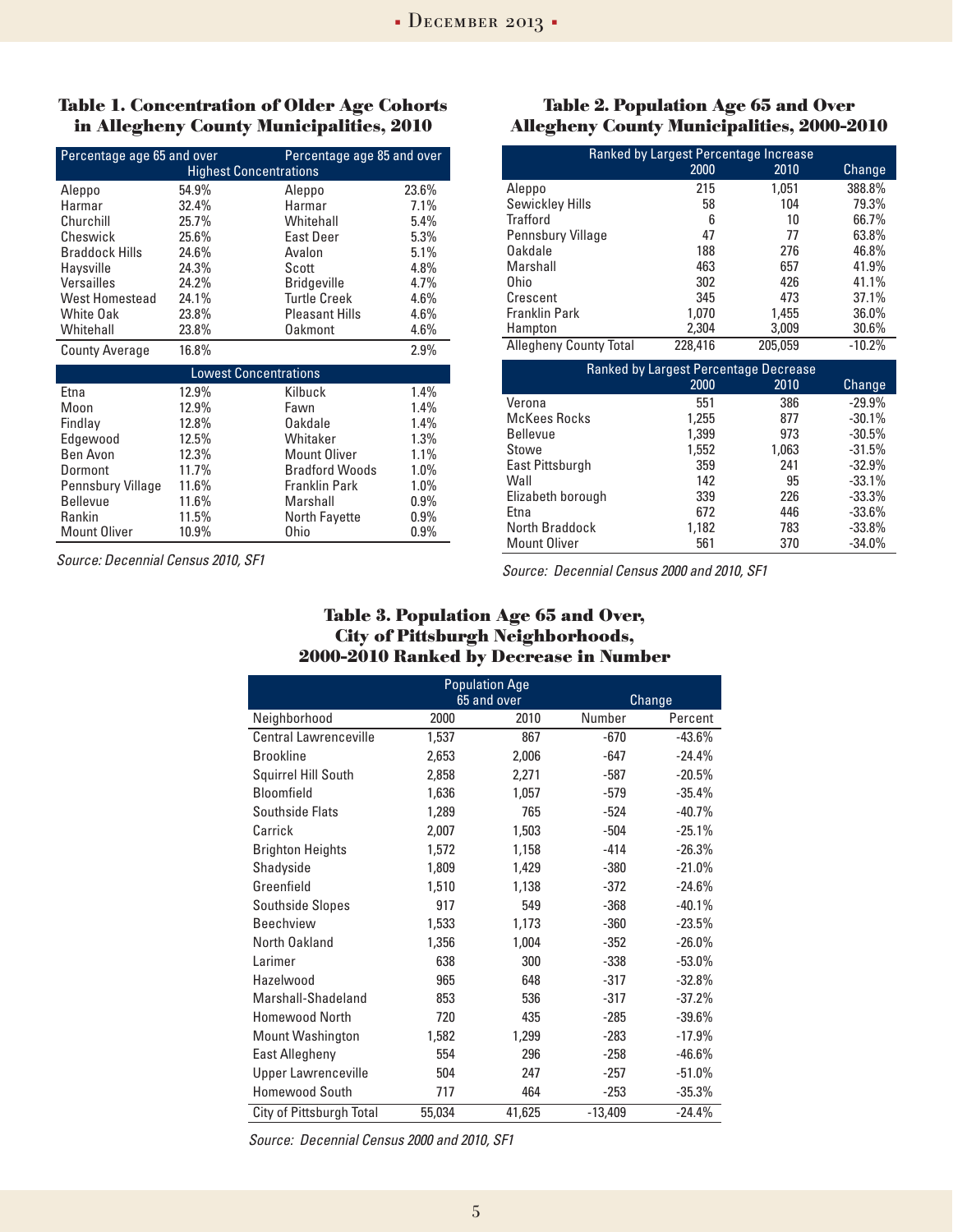#### **Economic and Community Impacts of Colleges and Universities in Smaller Communities in Western Pennsylvania**

 *continued from page 1*

As in larger cities, colleges and smaller universities along with their local municipalities have mutual interests that form the source and strength of collaborations and partnerships. In Washington, PA, for instance, Washington & Jefferson College and the City of Washington have engaged in a series of successful partnership efforts aimed at community revitalization and development, following a protracted legal battle in the 1990s regarding W&J's taxexempt status.

Together the community and college produced its *Blueprint for Collaboration* in 2002 as a guide for prospective economic development of the city. While initial reviews found that the *Blueprint* didn't necessarily generate the development that some anticipated, the process became critical to building a strong collaborative framework between the city and college. Together they have embarked on a number of new community and economic development initiatives, including a new comprehensive plan for Washington and East Washington, support for a new community development corporation, and a downtown business incubator development. Expanding its community partnerships now makes W&J an anchor in the community, a reversal from the previous town-gown conflict.

Waynesburg University is also engaged in community planning and development, with a robust stake in the development process. Long recognized for its emphasis on service learning engagement for its students, Waynesburg University's community role has expanded into direct support for real estate, downtown development and local planning initiatives. Using the categories identified by Hodges and Dubb in their study of America's anchor higher education institutions, Waynesburg University plays a leadership role in community revitalization of Waynesburg's Main Street and adjacent neighborhoods.



**Total Fall Enrollment -- Pennsylvania Higher Education Institutions Granting Bachelor's Degree or Higher, 2000-2012**

*Source: Integrated Postsecondary Department of Education Data System, 2014. Includes 167 institutions in Pennsylvania.* 

Both W&J and Waynesburg are also located in the Marcellus Shale region, bringing change to both Washington and Greene counties. As colleges and universities in smaller communities expanded into anchor roles in their municipalities and regions, community revitalization and development were recognized as important mutual interests of both the campuses and their communities. With a now strong collaborative framework in place, both Waynesburg and W&J are ready to engage in the growth that may ensue with more development related to the energy sector.

Seton Hill University in Greensburg also pursued a leadership role in the downtown revitalization of that community. With direct involvement generated from the late President Joanne Boyle, Seton Hill sought to reposition its college and campus from a small, women's college by expanding its academic offerings and become a *college in the community*.

With its theme of "Greensburg as a College Town," Seton Hill and the municipality staked out revitalization in downtown Greensburg through the university's Performing Arts Center, coupled with new construction and

investments in entertainment, downtown living, retail, and service sector and government employment. The university's role has been critical in improving the vibrancy of downtown Greensburg and generating new investments.

Community revitalization is a major goal of anchor institutions, regardless of size of the institution or community, and also, critical is their economic impact. Particularly for institutions located in rural communities where that institution is often the only higher educational option, their economic impacts extend well beyond what would be considered as direct economic impacts—employment, purchases, student spending, construction, and capital expenditures.

Using the IMPLAN economic impact tool for each region, UCSUR conducted economic impact studies of the regional campuses of the University of Pittsburgh. While the University of Pittsburgh at Bradford generated \$45.3 million in direct spending in the four county rural region around Bradford, its economic impact totaled \$67.4 million in 2011, when the indirect and induced effects of spending and salaries, along with direct spending impacts, are factored in with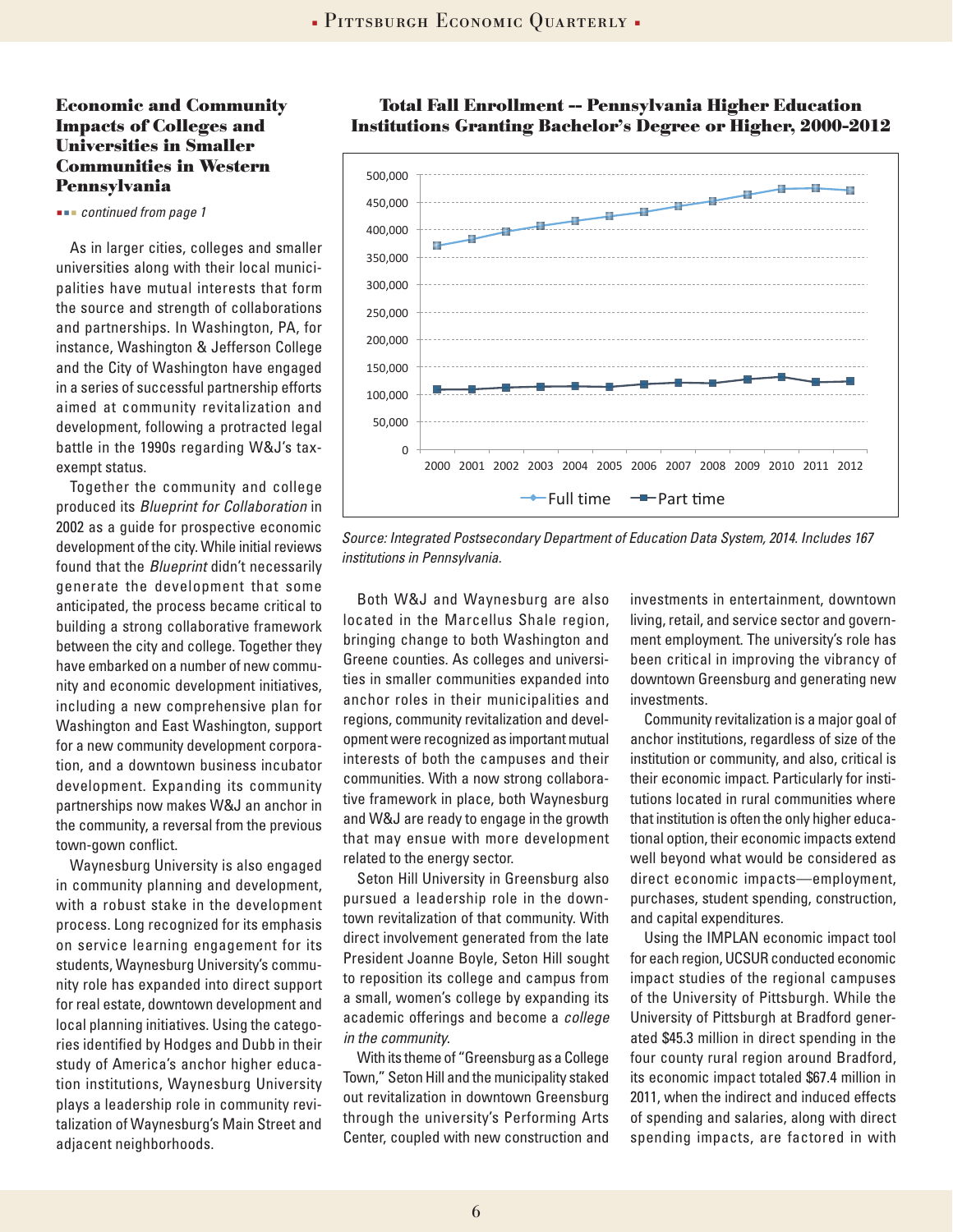7

#### $\bullet$  DECEMBER 2013  $\bullet$

the economic input-output model. Pitt-Johnstown likewise generated \$83.4 million in regional economic output to the Cambria County economy in 2012.

The impacts of higher education institutions, of course, are also centered on the students they are educating and graduating. Rural anchor institutions, such at Pitt-Bradford, Pitt-Johnstown, and Waynesburg University are critical in creating and expanding a rural region's workforce.

According to studies of rural higher educational institutions, where students attend college influences their post-graduation residence, and a sizeable number remain where they went to school. Rural colleges and universities bring newcomers to their regions, when students from other areas choose to attend their campuses. Often rural colleges and universities are the only higher education institution in their region. Without them, all students attending college would locate elsewhere.

The presence of rural HEIs also creates a third set of alumni for the institutions, students who would not have attended a higher educational institution at all, except for the opportunity and proximity provided by these institutions in their communities.

Higher educational institutions in rural and less urban regions are critical to a region's workforce and human capital. An analysis of Pitt-Bradford graduates confirms the profound importance the institution has on the workforce in the Bradford region through its graduates and other programs it offers in continuing education, workforce development training and business assistance.

In the Bradford region, we found that Pitt-Bradford graduates between 2000 and 2010 represented a significant share of the total workers in a number of occupations and professions, including nursing (61.7 percent), business management (49.1 percent), criminal justice (54.8 percent), and computer science (60.7 percent). Pitt-Bradford alumni are invaluable to the North Central region's workforce.

The institutions in these studies have become major economic and community forces in their regions. The growth in their development partnerships and collaborations have been mutually beneficial to the institutions and the communities. Colleges and universities in rural areas and smaller regions have become anchor institutions in economic and community development and are important stakeholders in working to improve quality of life in these regions. They are critical to development in Western Pennsylvania.

*UCSUR reports on anchor institutions' community and economic impacts are available at www.ucsur.pitt.edu. For more on anchor institutions, see R. Hodges and S. Dubb, the Road Half Traveled (Michigan State University Press).*

# **Urban and Regional Brown Bag Seminar Series 2014 Winter/Spring**

#### **University of Pittsburgh Center for Social and Urban Research**

Unless otherwise noted, all presentations begin at noon and take place at UCSUR, 3343 Forbes Avenue (across from Magee-Womens Hospital; RSVP: pncis@pitt.edu).

#### **The Changing Role of Public Housing Authorities in the Affordable Housing Delivery System** *Friday, January 24, 2014*

Rachel Garshick Kleit, PhD. Professor and Section Head, Knowlton School of Architecture, City and Regional Planning, The Ohio State University, Columbus, OH

#### **Chicago Historic Zoning Research**

*Friday, February 7, 2014* 

Randall Walsh, PhD. Associate Professor, Department of Economics, University of Pittsburgh, Pittsburgh, PA

#### **Driving Detroit: The Quest for Respect in the Motor City**

*Friday, February 21, 2014—This event will be held at the William Pitt Student Union, Lower Lounge, 4200 Fifth Avenue* George Galster, PhD. Clarence B. Hilberry Professor of Urban Affairs, Department of Urban Studies and Planning, Wayne State University, Detroit, MI

#### **Spatial Epidemiology: Beyond John Snow/GIS in Healthcare: Emerging Tools and Technologies** *Friday, February 28, 2014*

David Wallace, MD, MPH. Assistant Professor, Departments of Critical Care Medicine and Emergency Medicine, University of Pittsburgh School of Medicine, and Kristen Kurland, Teaching Professor, Architecture, Information Systems, and Public Policy, President-elect, Andrew Carnegie Society, H. John Heinz III College/School of Architecture, Carnegie Mellon University, Pittsburgh, PA